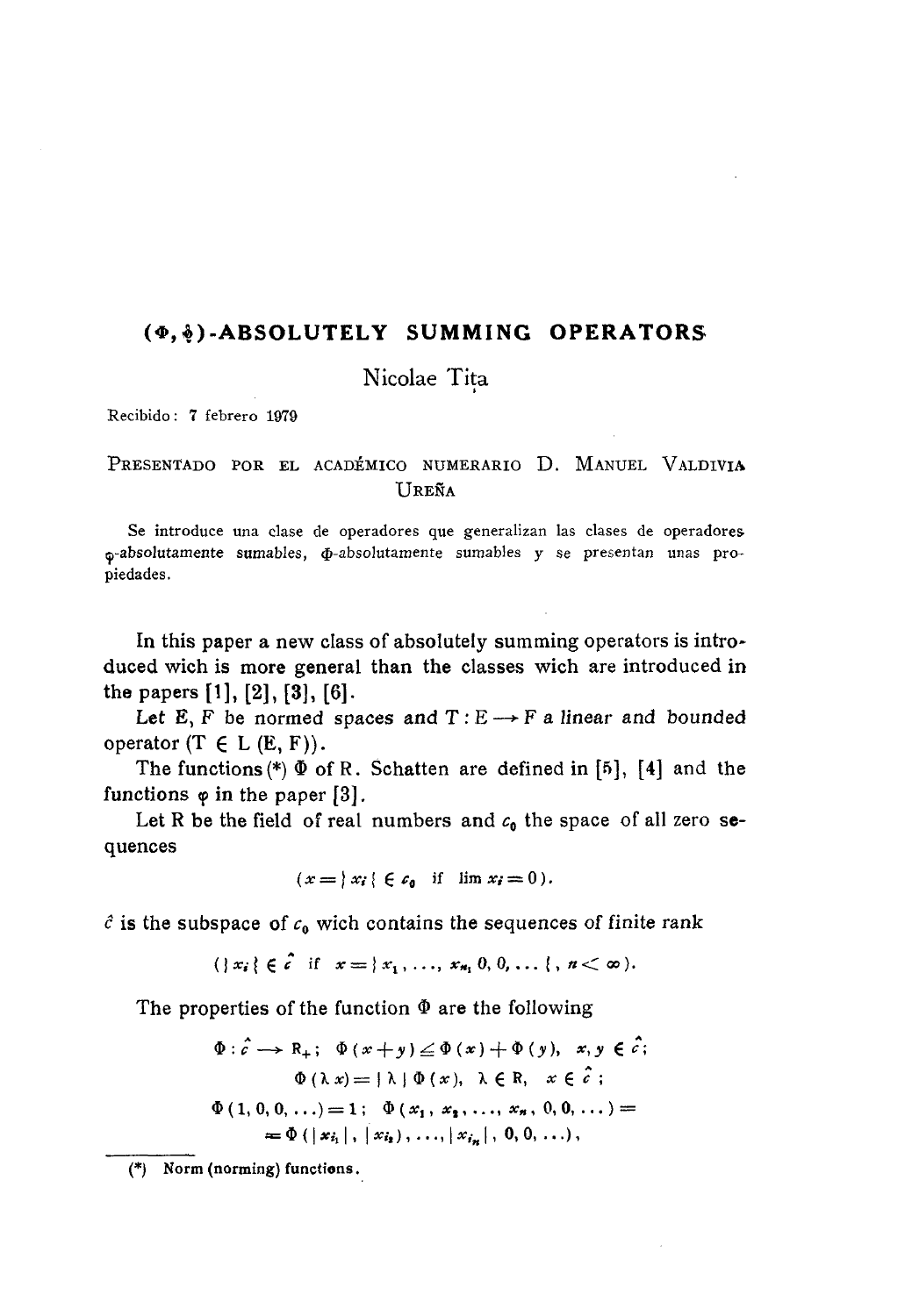where

$$
i_1, i_2, \ldots, i_n
$$

is a permutation of

1, 2, . ., 
$$
n \cdot
$$
;  $\Phi(x) = 0$  iff  $x = 0$ ,

The functions  $\varphi$  posses the following properties

 $\varphi: \mathbb{R}_+ \longrightarrow \mathbb{R}_+$ ;  $\varphi(x+y) \leq \varphi(x) + \varphi(y)$ ;  $\varphi(x) < \varphi(y)$  iff  $x < y$ ;  $\varphi(0) = 0$ ;  $\varphi$  is continuous.

The conjugate function of  $\Phi$  with respect to the function  $\Psi$  is

$$
\Phi_{\phi}^{*}(x) = \sup_{y \in \hat{k}} \frac{\Psi(x, y)}{\Phi(y)}, \quad \hat{k} = \{x \in \hat{c} \mid x_i \ge 0\}, \quad xy = \{x_1, y_1, x_2, y_2, \dots\} \quad [4]
$$
\n
$$
\left(\text{In the particular case } \Phi^*(x) = \sup_{y \in \hat{k}} \frac{\sum x_i y_i}{\Phi(y)} \quad [5]\right).
$$

DEFINITION 1.1. – The operator  $T \in L$  (E, F) is called  $(\Phi, \varphi)$  – absolutely summing if for all sequence of finite rank  $\{x_i\} \in E$  exists the constant  $c \geq 0$  such that

$$
\Phi(\varphi(\{T x_i\})) \leq c \sup_{\|a\| \leq 1} \Phi(\varphi(\{x_i, a\})\), \quad a \in E', \quad \text{where } E'
$$

is the conjugate space of E.

This class is denoted  $\pi_{\Phi, \varphi}$  (E, P).

REMARK.-If

$$
\Phi(x) = \Phi_{1}(x) = \Sigma |x_{i}|
$$

results the class of  $\varphi$  - absolutely summing operators [3] and if  $\varphi$  $(x) = x$  results the class of absolutely  $\Phi$  — summing operators [6] (see also the  $\Lambda$  — summing operators). More particular if

$$
\Phi(x) = \Phi_{\rho}(x) = (\Sigma |x_i|^{\rho})^{\frac{1}{\rho}}, \ \rho \geq 1, \ \varphi(t) = t
$$

results the class of  $p$  – absolutely summing operators [2].

990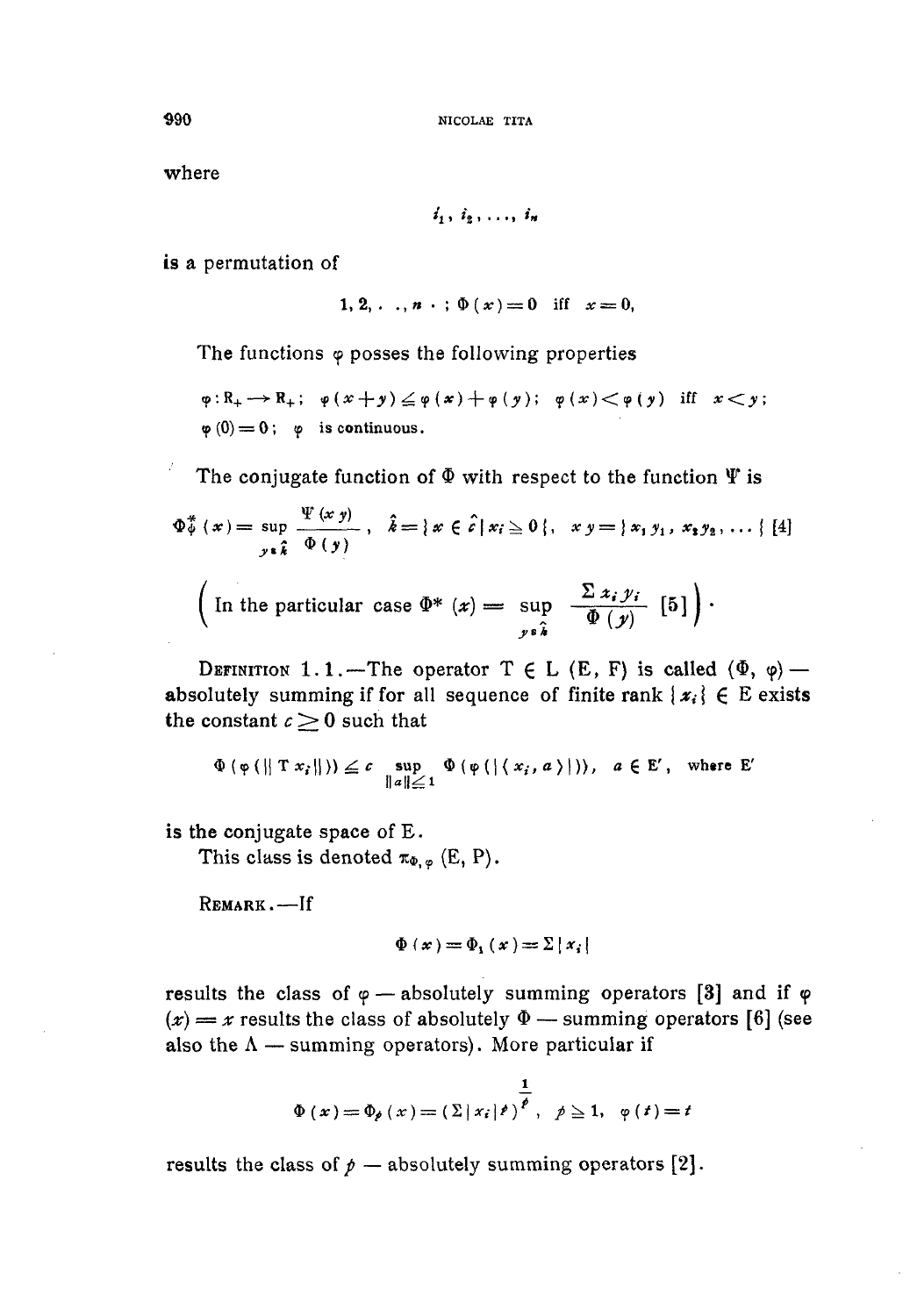PROPOSITION 1.1.  $-\pi_{\Phi,\varphi}$  (E, F) is a quasinormed space with the quasinorm

$$
\pi_{\psi,\,\varphi}\left(\,T\,\right)=\inf\,\left\{\,\varepsilon\geq0\,|\,\Phi\left(\,\phi\left(\,\left\|\,T\,\boldsymbol{\varkappa}_{i}\,\right\|\,\right)\right)\leq\varepsilon\,\sup_{\left\|\,\varepsilon\,\right\|\,\leq\,1}\,\Phi\left(\,\phi\left(\,\left\|\,\left\{\,\boldsymbol{\varkappa}_{i}\,,\,\boldsymbol{\varkappa}\,\right\}\,\right\|\,\right)\right)\,\right\}\right.\right.
$$

PROOF.-Let be

$$
T_k \in \pi_{\Phi,\varphi} \quad (k=1,2)
$$

 $\bar{\lambda}$ 

 $\mathbb{R}^2$ 

Hence

$$
\Phi(\varphi(\|T_k x_i\|)) \leq c_k \sup \Phi(\varphi(\|\langle x_i, a \rangle\|)), \quad (k = 1, 2)
$$

and

$$
\Phi(\varphi(\| (T_1 + T_2) x_i \|)) \leq \Phi(\varphi(\| T_1 x_i \|)) + \Phi(\varphi(\| T_2 x_i \|)) \leq
$$
  

$$
\leq (c_1 + c_2) \sup_{\|a\| \leq 1} \Phi(\varphi(\| (x_i, a)))
$$

Thus

$$
\pi_{\Phi,\,\varphi}\left(T_{1}+T_{2}\right)\leq\pi_{\psi,\,\varphi}\left(T_{1}\right)+\pi_{\Phi,\,\varphi}\left(T_{2}\right).
$$

Also if  $\lambda \in \mathbb{R}$  and

$$
T \in \pi_{\phi, \varphi} (E, F)
$$

 $\mathbf{r}$ 

results

$$
\Phi(\varphi(\|\lambda \mathsf{T} x_i\|)) \leq \| \lambda \| \Phi(\varphi(\|\mathsf{T} x_i\| \leq [\lambda]) \pi_{\varphi, \varphi}(\mathsf{T}),
$$
  

$$
[ \|\lambda\|] = \inf \{ n \in \mathsf{N} \, | \lambda| \leq n \}.
$$

Hence

$$
\pi_{\phi,\,\phi}\left(\,\lambda\;T\,\right)\,\leq\, \left[\,\left|\,\lambda\,\right|\,\right]\pi_{\phi,\,\phi}\left(\,T\,\right).
$$

PROPOSITION 1.2.-If

 $\mathbf{T_1} \in \mathcal{L} \left( \mathbf{E}, \mathbf{F} \right), \quad \mathbf{T_2} \in \pi_{\psi, \, \varphi} \left( \mathbf{F}, \, \mathbf{G} \right).$ 

then

$$
T_{\boldsymbol{a}} T_1 \in \pi_{\phi, \varphi} (E, G)
$$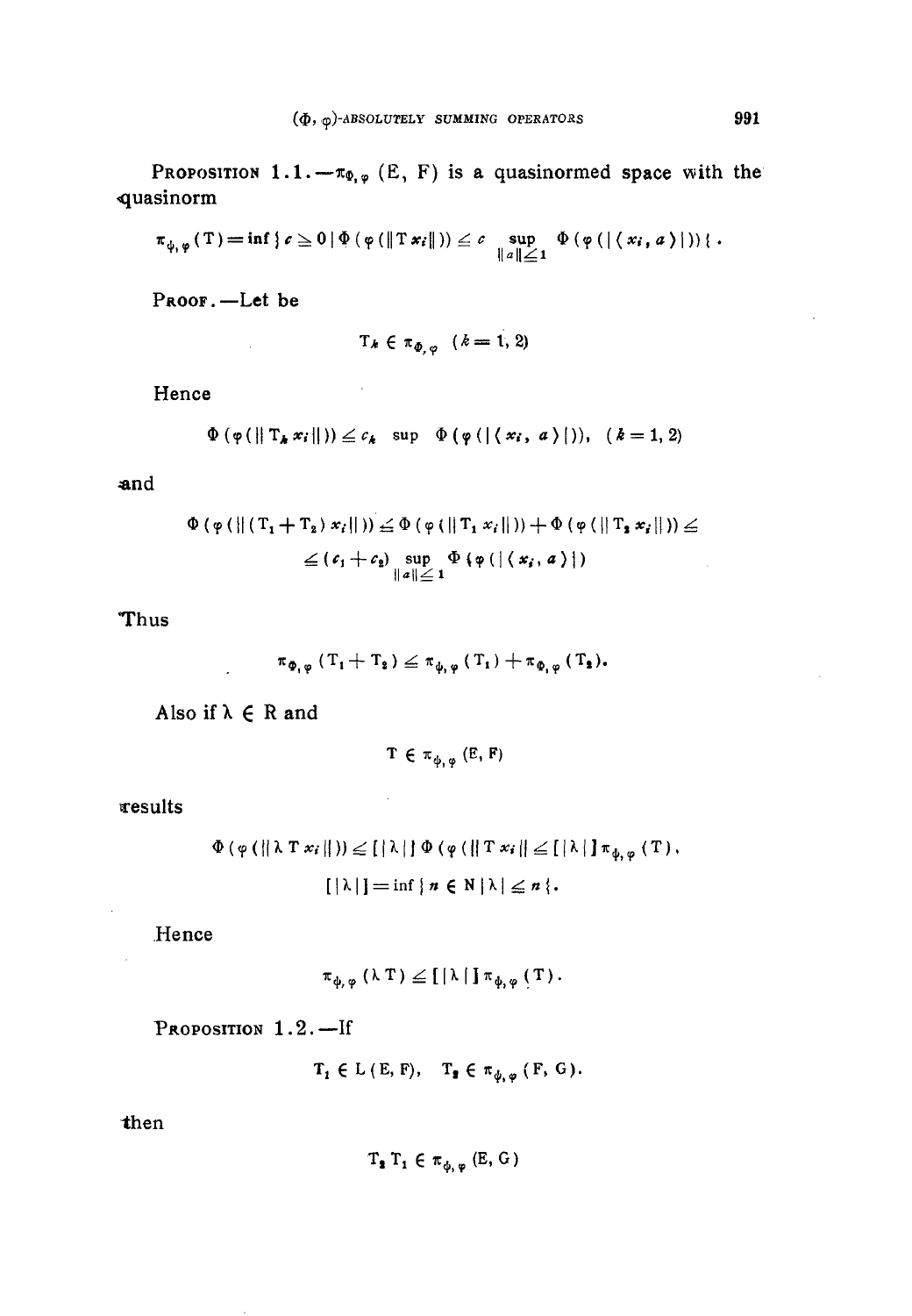NICOLAE TITA

and

$$
\pi_{\varphi,\,\phi}\left(\,T_{\,\mathbf{3}}\;T_{\,\mathbf{1}}\,\right)\leq\left[\,\left\|\,T_{\,\mathbf{1}}\,\right\|\,\right]\pi_{\,\varphi,\,\phi}\,\left(\,T_{\,\mathbf{3}}\,\right).
$$

 $\mathbf{H}$ 

 $T_1 \in \pi_{\Phi, \varphi} (E, F), \quad T_2 \in L (F, G),$ 

then

 $T_2$   $T_1 \in \pi_{\phi, \phi}$  (E, G)

and

$$
\pi_{\psi,\,\phi}\left(\,T_{\,\sharp}\;T_{\,\sharp}\,\right)\leq\left[\,\left\|\,T_{\,\sharp}\,\right\|\,\right]\,\cdot\,\pi_{\,\psi,\,\phi}\,\left(\,T_{\,\sharp}\,\right).
$$

Proof.-If

 $T_1 \in L(\mathbf{E}, \mathbf{F}), T_2 \in \pi_{\phi, \phi} (\mathbf{F}, \mathbf{G})$ 

results

$$
\pi_{\varphi,\phi} (T_{\mathbf{1}} T_{\mathbf{1}}) \leq \pi_{\varphi,\phi} [T_{\mathbf{1}}] \cdot \sup_{\|\mathbf{a}\| \leq 1} \Phi (\phi (|\langle \chi_i, T_i^* \mathbf{a} \rangle|) \leq 1)
$$
  
\n
$$
\leq \pi_{\varphi,\phi} (T_{\mathbf{1}}) [\|T_1\|] \sup_{\|\mathbf{a}\| \leq 1} \Phi \left(\phi \left(\left|\langle \chi_i, \frac{T_1^* \mathbf{a}}{\|T_1\|}\rangle\right|\right)\right).
$$
  
\nb)  $\Phi (\phi (\|T_{\mathbf{1}} T_1 \chi_i\|)) \leq [||T_{\mathbf{1}}||] \Phi (\phi (||T_1 \chi_i\|)) \leq 1$   
\n
$$
\leq [[||T_{\mathbf{2}}||] \pi_{\phi,\phi} (T_1) \sup_{\|\mathbf{a}\|} \Phi (\phi (||\langle \chi_i, \mathbf{a} \rangle ||)).
$$

In the similar way that in the papers [2], [3] results

PROPOSITION 1.3. - If F is Banach space

$$
\pi_{\phi,\,\varphi}\,(\,E,\,F\,)
$$

is complete.

PROPOSITION 1.4. -Let

 $\Phi, \Psi \neq \Phi_1, \Phi_{\infty}$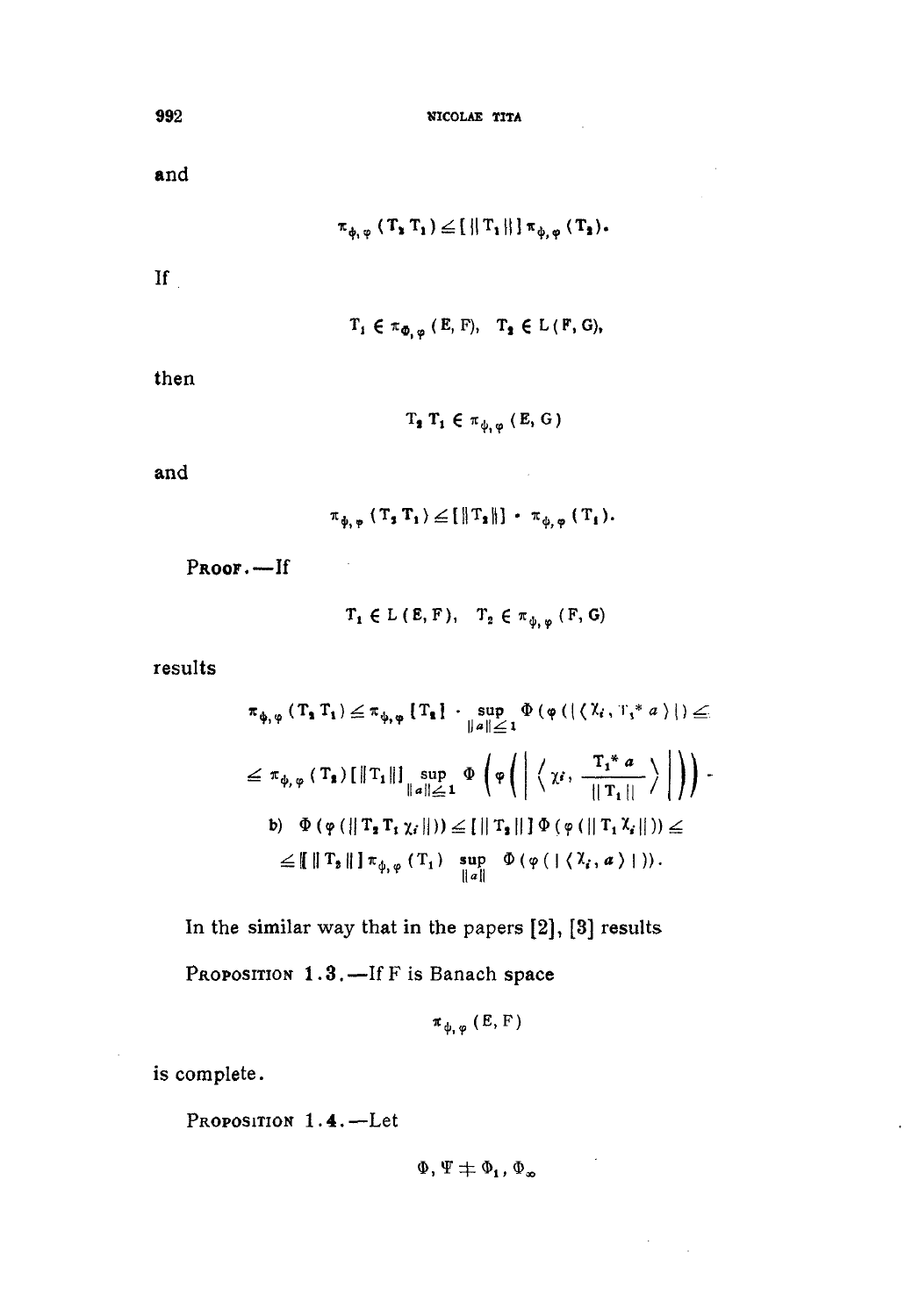be norm functions. Then if

 $\ddot{\phantom{a}}$ 

$$
T \in \pi_{\psi, \varphi} (\dot{E}, F)
$$

results

$$
T \in \pi_{\Psi_{\Phi,\varphi}^*}(E, P).
$$

 $\mathcal{L}^{\mathcal{L}}$ 

 $Proof. -$ For all sequence

$$
\{a_i x_i \in E, a_i \in N\}
$$

results

$$
\Phi(\varphi(\parallel T a_i x_i \parallel)) \leq \pi_{\psi, \varphi}(T) \sup_{\parallel a \parallel \leq 1} \Phi(\varphi(\parallel \langle a_i x_i, a \rangle)) \leq
$$
  

$$
\leq \pi_{\Phi, \varphi}(T) \sup_{\parallel a \parallel \leq 1} \Phi(a_i \cdot \varphi(\parallel \langle x_i, a \rangle \parallel))
$$

**Or** 

$$
\Phi (a_i \cdot \varphi (\| T x_i \|)) \leq \pi_{\psi, \varphi} (T) \sup_{\|a\| \leq 1} \Psi (a_i) \cdot \Psi_{\Phi}^* (\varphi (\|\langle x_i, a \rangle)),
$$
  

$$
\frac{\Phi (a_i \cdot \varphi (\| T x_i \|)}{\Psi (a_i)} \leq \pi_{\Phi, \varphi} (T) \sup_{\|a\| \leq 1} \Psi_{\Phi}^* (\varphi (\|\langle x_i \rangle a \rangle \|)
$$

Hence

$$
\Psi_{\Phi}^*(\|T x_i\|) \leq \pi_{\Phi, \varphi}(T) \sup_{\|a\|} \Psi_{\Phi}^*(\varphi(\|\langle x_i, a \rangle\|) \quad (T \in \pi_{\Psi_{\Phi, \varphi}^*})
$$

2. --In this part is generalized the class of  $(p, r, s)$  - absolutely summing operators [2] in the following way

DEFINITION 2.1. - An operator  $T \in L$  (E, F) is called  $(\Phi, \Psi, \lambda, \varphi)$ absolutely summing

$$
(T \in \pi_{\phi, \Psi, \chi, \varphi}(E, F))
$$

if for all sequences  $\{x_i\} \in E$  and  $\{b_i\} \in F'$  exists the constant  $c \ge 0$ such that

$$
\Phi(\varphi(\mid (\text{T} x_i, b_i \mid))) \leq c \sup_{\parallel a \parallel \leq 1} \Psi(\varphi(\mid (\textbf{x}_i, a \mid))) \sup_{\parallel y \parallel \leq 1} \chi(\varphi(\mid (\textbf{y}, b_i \mid)))
$$

 $\overline{\phantom{a}}$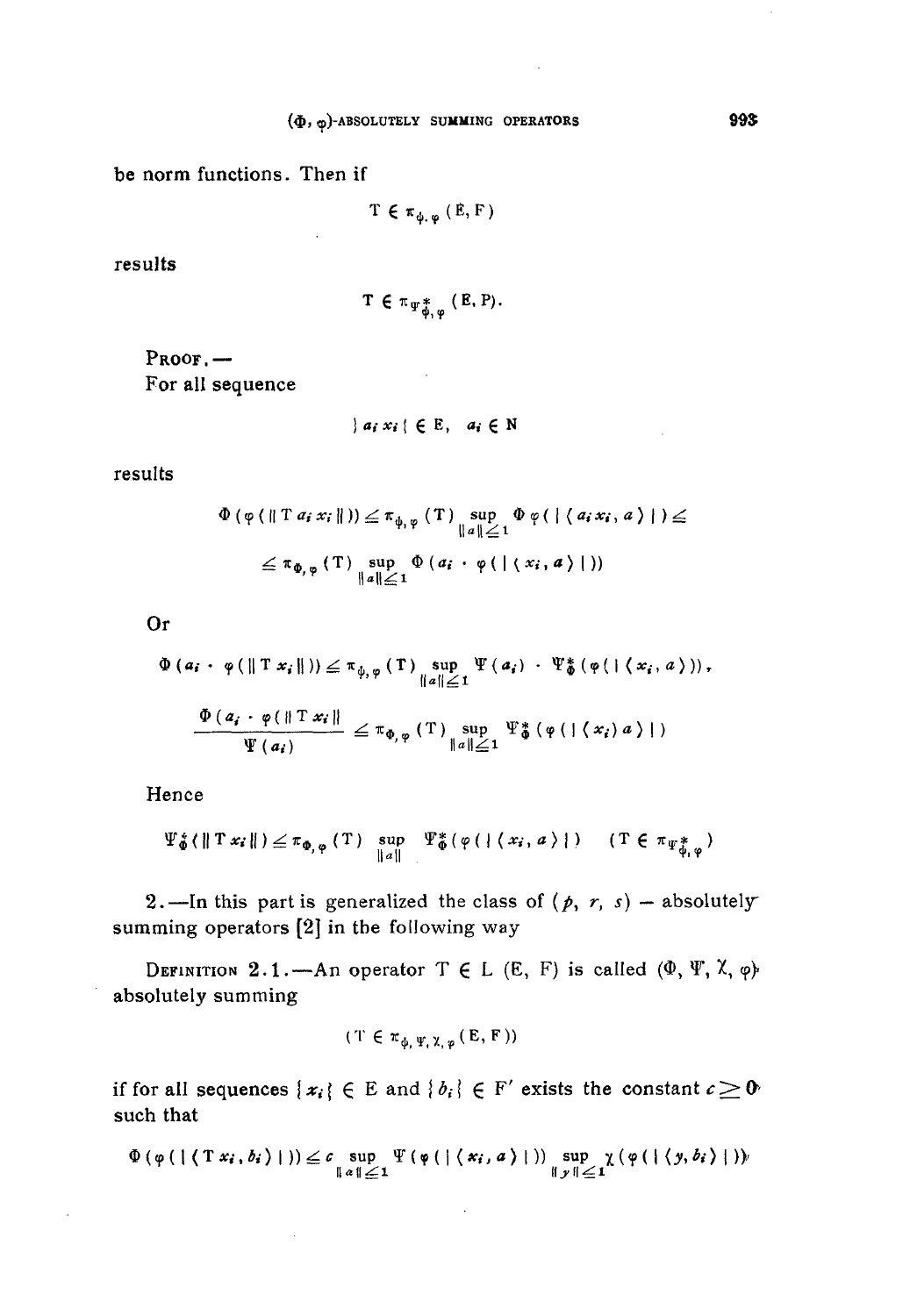where  $\Phi$ ,  $\Psi$ ,  $\lambda$  are norm functions such that

$$
\chi(x) \geq \Psi_{\Phi}^{*}(x), \quad \forall x \in \hat{c}.
$$

REMARK. - For  $\Phi_{\rho}$ ,  $\Psi_{r}$ ,  $\lambda_{s}$  and  $\varphi(t) = t$  results the class of  $(\rho, r)$  $s$ ) — absolutely summing operators

$$
\left(\frac{1}{p}\leq \frac{1}{r}+\frac{1}{s}\right).
$$

The properties of this class are similar to the properties of the class  $\pi_{\Phi, \varphi}$ . Here we insist to the inclusion relations

PROPOSITION 2.1.-If

$$
\texttt{T}\,\in\,\pi_{\Phi,\,\Psi,\,\texttt{X},\,\phi}
$$

then

$$
T \in \pi \, \tilde{\chi}^*_{\tilde{\Psi}^*_{\tilde{\Phi}}} \, , \, \overline{\Psi}^*_{\tilde{\Psi}} \, , \, \tilde{\chi}^*_{\chi}, \, \varphi
$$

where  $\overline{\Psi}$ ,  $\overline{\chi}$  are new norm functions

 $(\overline{\Psi}, \overline{\gamma} \neq \Phi_1, \Phi_m).$ 

 $Proof. -$ 

 $\Phi(\varphi(\mid \langle T x_i, \delta_i \rangle \mid)) \leq c \sup_{\|a\| \leq 1} \Psi(\varphi(\mid \langle x_i, a \rangle \mid)) \sup_{\|y\| \leq 1} \chi(\varphi(\langle \mid y, \delta_i \rangle \mid))$ 

Let be  $\{ \alpha_i \chi_i \} \in E$  and  $\{ \beta_i \bar{b}_i \} \in F'$ , where  $\alpha_i, \beta_i \in N$ . Then

$$
\Phi\left(\varphi\left(\left(\left(\mathcal{T}a_i\tilde{x}_i,\beta_i\tilde{b}_i\right)\right)\right)\right)\leq
$$

$$
\leq c \sup_{\parallel a\parallel\parallel\angle 1} \Psi\left(\parallel(\alpha_i\bar{\gamma}_i, a)\parallel\right) \sup_{\parallel y\parallel\angle 1} \chi\left(\varphi\left(\parallel(y, \beta_i\bar{\delta}_i)\parallel\right)\right) \leq
$$

 $\leq c \sup_{\|\alpha\|\leq 1}\overline{\Psi}(\alpha_i)\cdot \overline{\Psi}^*_{\Psi}(\varphi(\|\langle x_i, a \rangle|)\cdot \sup_{\|\ y\|\leq 1}\overline{\chi}(\beta_i)\cdot \overline{\chi}^*_{\chi}(\varphi(\|\langle y, \overline{\delta}_i \rangle|))$ 

-994